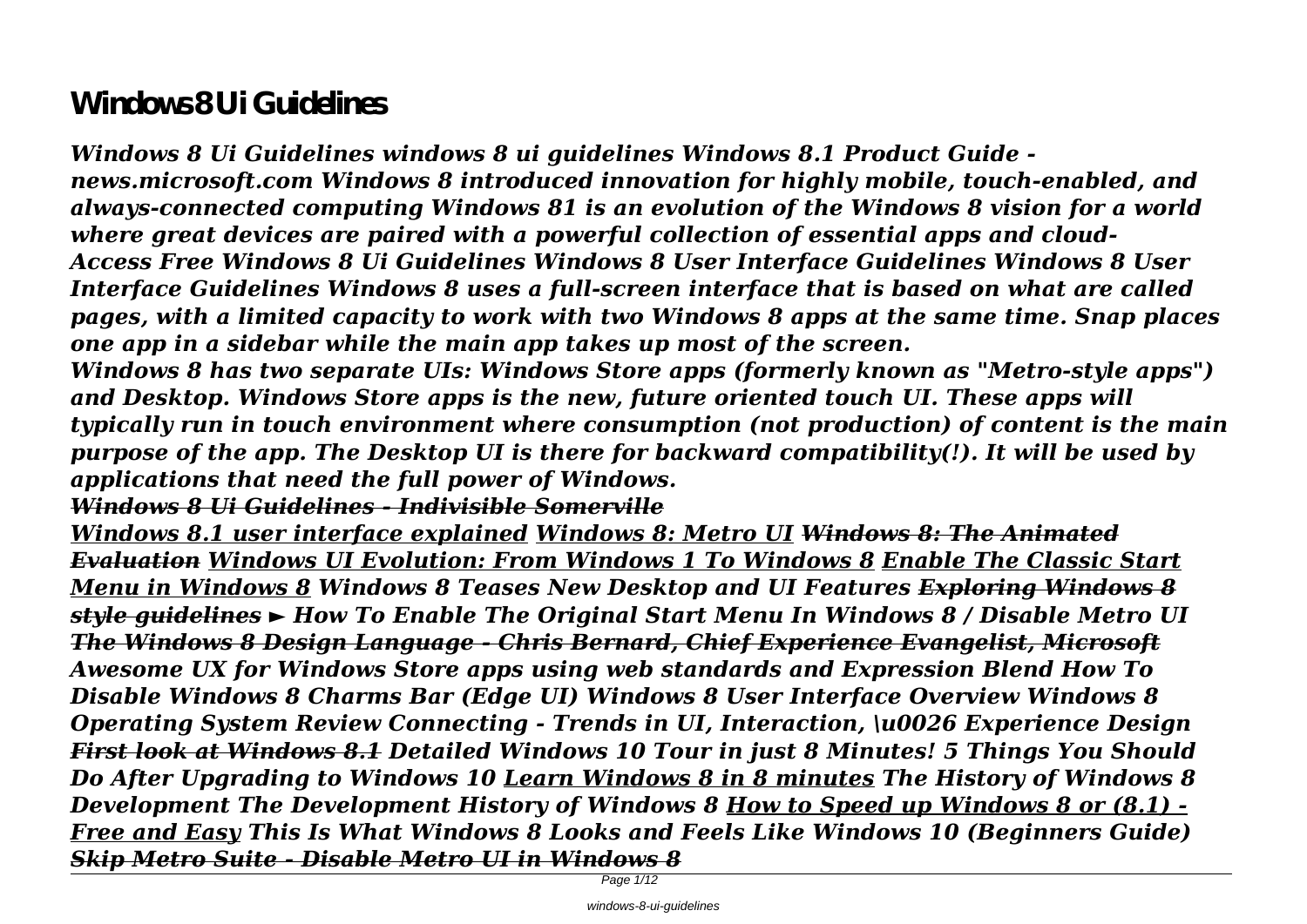*Windows Store App tutorial: Exploring design principles of Windows Store apps | lynda.com Was Windows 8 Really That Bad?Windows 8 - Touch Screen for Beginners [Tutorial] Switching from Windows to Mac: Everything You Need to Know (Complete Guide) Learn Windows 8 in 3 minutes (OK, it's really 4) How to change the background in Windows 8 and 8.1's Start screen Windows 8 Ui Guidelines*

*Windows 8 User Interface Guidelines - webb.instasign.me In the Segoe UI typeface prior to Windows 8, the numeral zero ("0") is narrow, while capital letter "O" is wider (Windows 8's Segoe UI keeps this difference), and numeral one ("1") has a top hook, while capital letter "I" has equal crown and base (Windows 8's "1" has no base, and the "I" does not have a crown or*

#### *Windows 8 User Interface Guidelines*

*Windows 8 User Interface Guidelines - webb.instasign.me In the Segoe UI typeface prior to Windows 8, the numeral zero ("0") is narrow, while capital letter "O" is wider (Windows 8's Segoe UI keeps this difference), and numeral one ("1") has a top hook, while capital letter "I" has equal crown and base (Windows 8's "1" has no base, and the "I" does*

#### *Windows 8 User Interface Guidelines*

*Windows 8 Ui Guidelines Windows: Windows are the main "canvases" or UI surfaces of your desktop app, including the main windows itself and pop-ups, dialogs, and wizards. Follow these guidelines when deciding which surface to use and how best to use them. Visuals: Visuals include the visual elements other than the controls.*

## *Windows 8 Ui Guidelines - Indivisible Somerville*

*Windows 8 User Interface Guidelines Windows 8 User Interface Guidelines Windows 8 uses a full-screen interface that is based on what are called pages, with a limited capacity to work with two Windows 8 apps at the same time. Snap places one app in a sidebar while the main app takes up most of the screen.*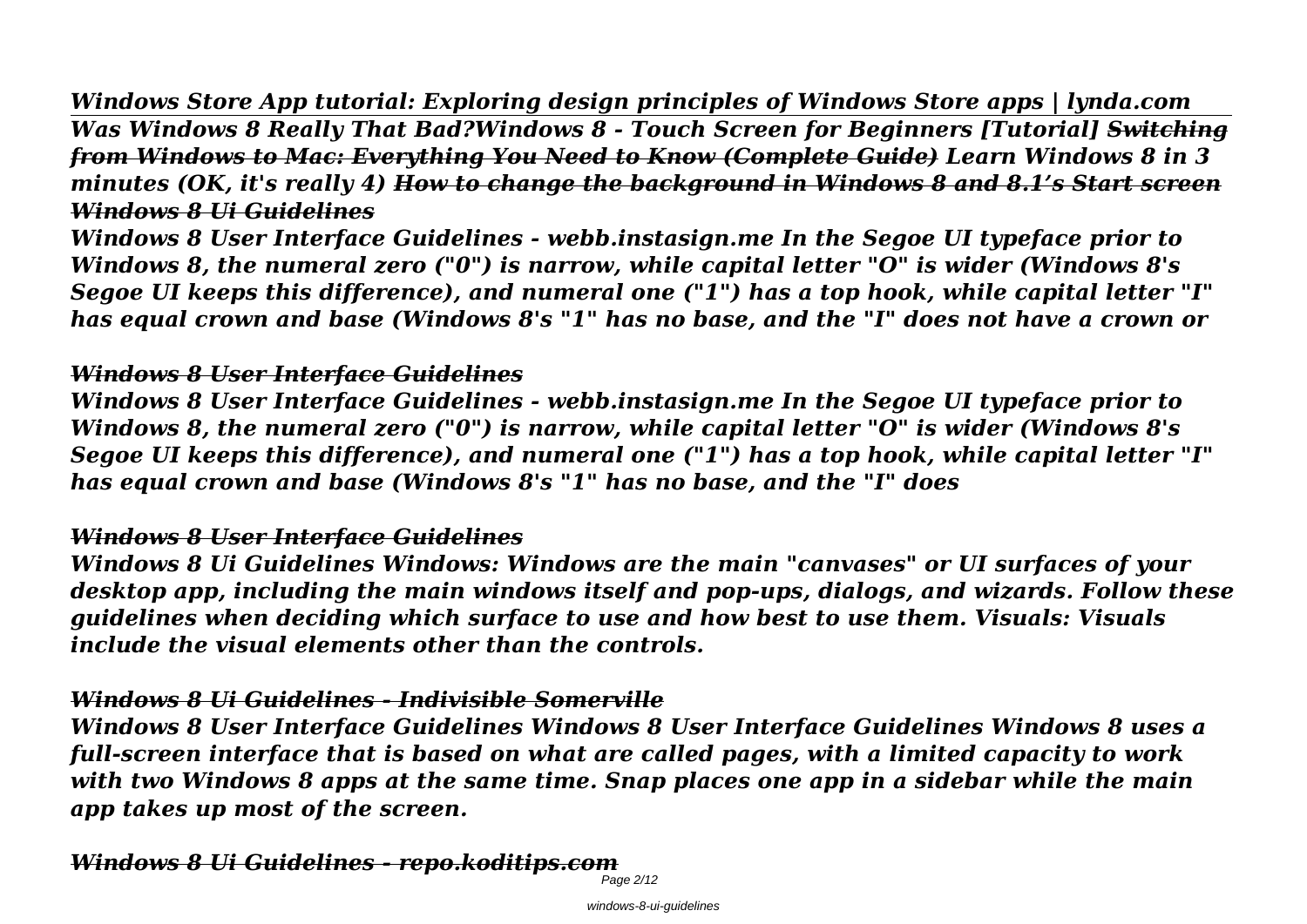*Access Free Windows 8 Ui Guidelines Windows 8 User Interface Guidelines Windows 8 User Interface Guidelines Windows 8 uses a full-screen interface that is based on what are called pages, with a limited capacity to work with two Windows 8 apps at the same time. Snap places one app in a sidebar while the main app takes up most of the screen.*

## *Windows 8 Ui Guidelines - discovervanuatu.com.au*

*Windows 8 has two separate UIs: Windows Store apps (formerly known as "Metro-style apps") and Desktop. Windows Store apps is the new, future oriented touch UI. These apps will typically run in touch environment where consumption (not production) of content is the main purpose of the app. The Desktop UI is there for backward compatibility(!). It will be used by applications that need the full power of Windows.*

# *Is there a Windows 8 desktop UI Guideline or HIG anywhere ...*

*UI guidelines are collections of recommendations that designers and developers follow when creating the user interface for applications. Guidelines can include: General design principles derived through research. These principles can include the expression of a fundamental design philosophy, assumptions about human behavior, a design methodology, and concepts embodied in the interface. Standards. Most, if not all, major software platforms have published guidelines for user interface design.*

# *Following User Interface Guidelines - Win32 apps ...*

*Windows: Windows are the main "canvases" or UI surfaces of your desktop app, including the main windows itself and pop-ups, dialogs, and wizards. Follow these guidelines when deciding which surface to use and how best to use them. Visuals: Visuals include the visual elements other than the controls.*

# *Guidelines - Win32 apps | Microsoft Docs*

*User interface. Windows 8 design guidelines encourage hiding the chrome, or persistent navigational elements of an app. Note that in all of the screenshots we've shown up to this*

Page 3/12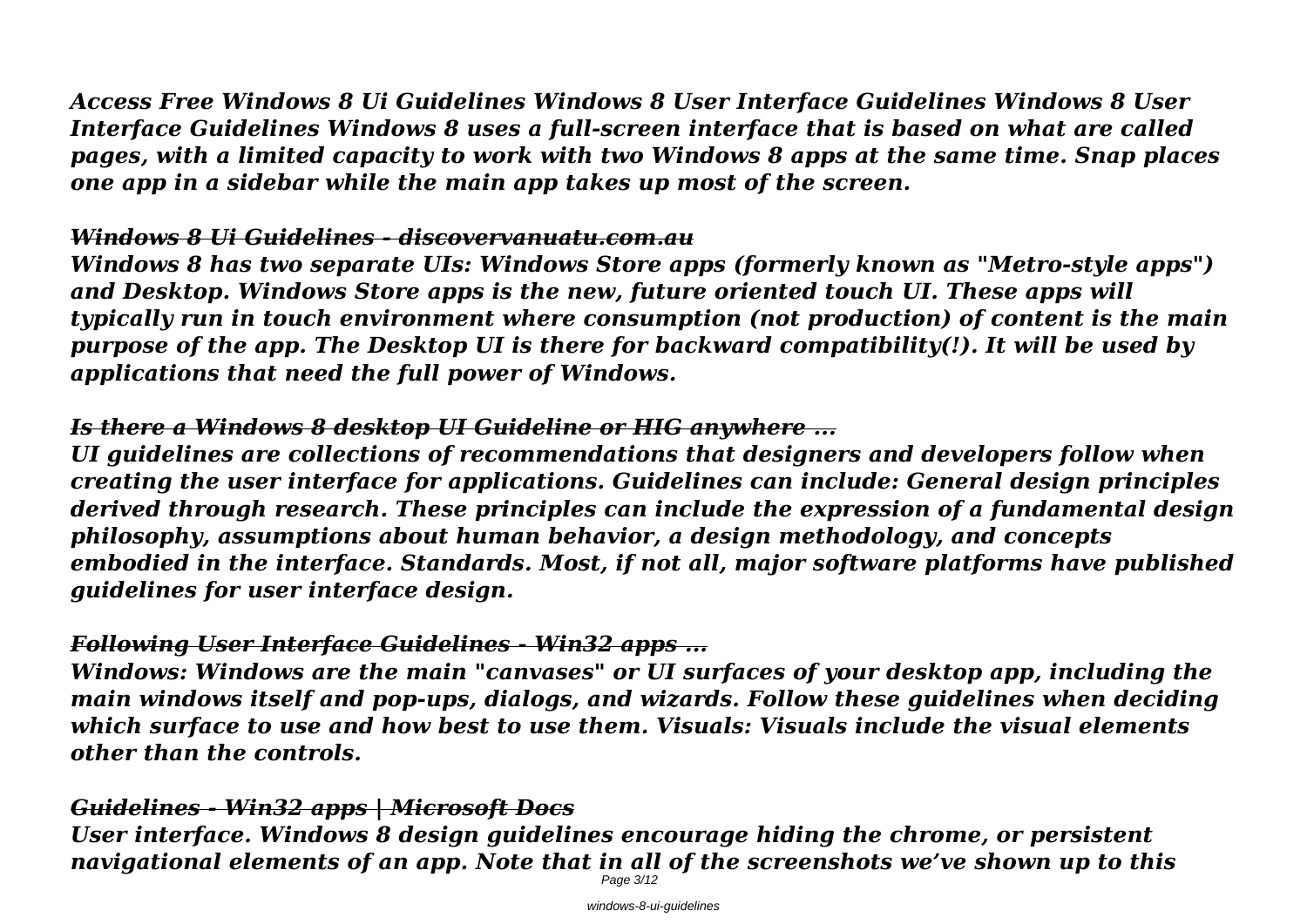*point there isn't any primary or secondary persistent navigation visible. Those navigational elements are available by going back to home or are tucked away in dropdowns from titles.*

# *Lessons Learned Designing a Windows 8 App | UX Booth*

*Is there a Windows 8 desktop UI Guideline or HIG anywhere in the world? Related. 8. How will the Metro user interface improve the desktop experience? 2. What are all the ways I should let my users invoke the toolbar in a Metro app? 5. Are there any guidelines for usability testing a Metro app? 8.*

## *Windows 8 Metro Design Examples / Guidelines - User ...*

*Online Library Windows 8 Ui Guidelines Windows 8 Ui Guidelines Recognizing the artifice ways to get this book windows 8 ui guidelines is additionally useful. You have remained in right site to begin getting this info. get the windows 8 ui guidelines associate that we manage to pay for here and check out the link. You could purchase lead windows 8 ui guidelines or get it as soon as feasible.*

## *Windows 8 Ui Guidelines - pompahydrauliczna.eu*

*Windows 8.1 user interface explained Windows 8.1 user interface explained by Recombu 7 years ago 3 minutes, 32 seconds 3,881 views Windows 8 , was a brave move from Microsoft, overhauling one interface, adding another and optimising everything for touch - it Windows 8: The Animated Evaluation*

## *Windows 8 Ui Guidelines - widgets.uproxx.com*

*Bookmark File PDF Windows 8 Ui Guidelines individual windows of user interface… Touch Developer Guide - Intel [eBooks] Windows 8 Ui Guidelines Windows 8 has two separate UIs: Windows Store apps (formerly known as "Metro-style apps") and Desktop. Windows Store apps is the new, future oriented touch UI. These apps will Page 7/29*

*Windows 8 Ui Guidelines - engineeringstudymaterial.net*

 $P$ age 4/12

windows-8-ui-guidelines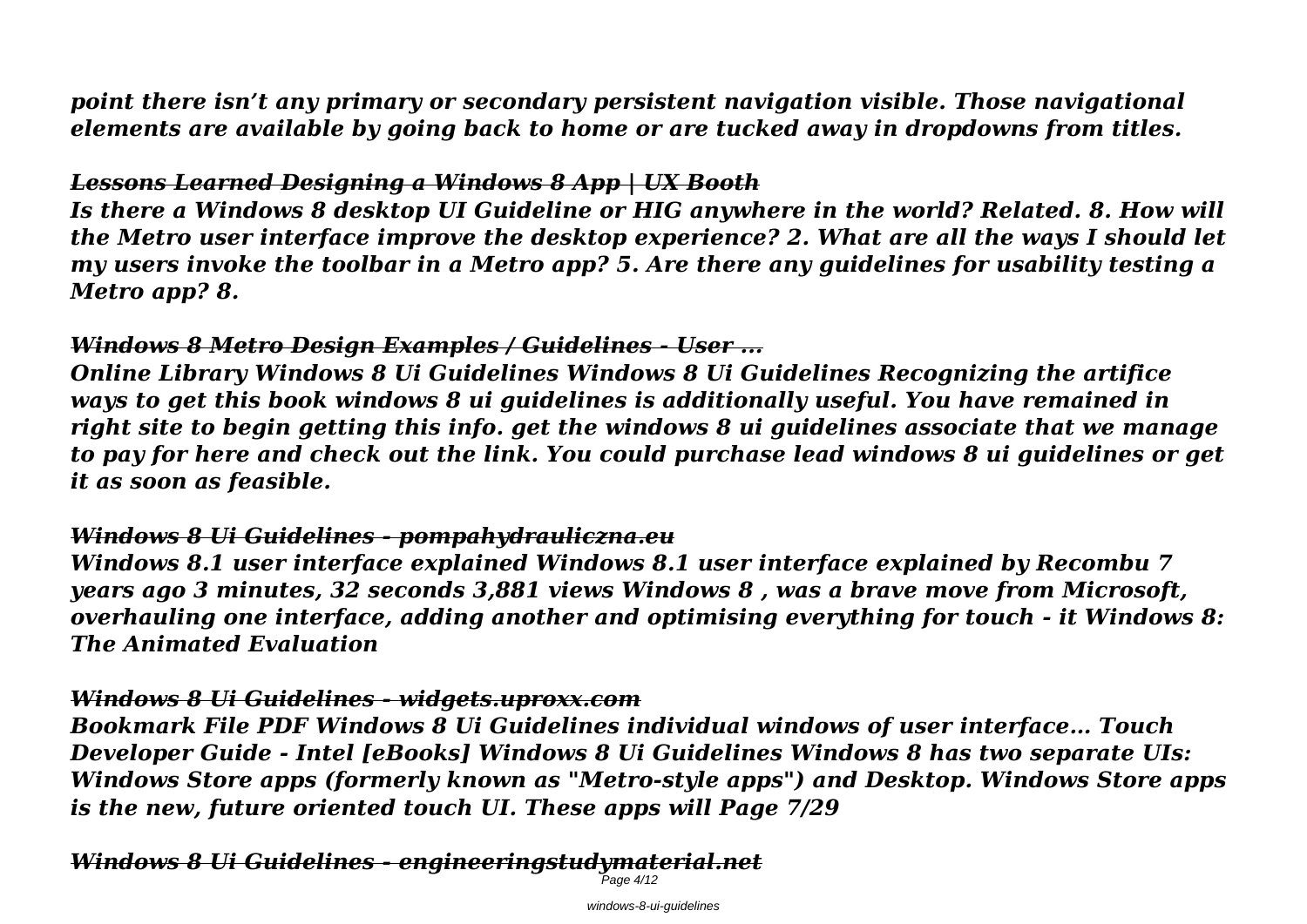*[eBooks] Windows 8 Ui Guidelines Windows 8 has two separate UIs: Windows Store apps (formerly known as "Metro-style apps") and Desktop. Windows Store apps is the new, future oriented touch UI. These apps will typically run in touch environment where consumption (not production) of content is the main purpose of the app. The Desktop UI is*

#### *Windows 8 Ui Guidelines - WondervoiceappCom*

*Windows 8 User Interface Guidelines.pdf A break from the doom, Window Swap puts other people's views on display And right on time, I found Window Swap. The site collects 10-minute loops of user Page 2/41 4326200. Windows 8 User Interface Guidelines.pdf-submitted window views and blows*

#### *Windows 8 User Interface Guidelines*

*Windows 8 Ui Guidelines Windows 8 User Interface Guidelines - webb.instasign.me In the Segoe UI typeface prior to Windows 8, the numeral zero ("0") is narrow, while capital letter "O" is wider (Windows 8's Segoe UI keeps this difference), and numeral one ("1") has a top hook, while capital letter "I" has equal crown and base (Windows 8's "1" has no base, and the "I" does not have a crown or base).*

#### *Windows 8 Ui Guidelines - auto.joebuhlig.com*

*Windows 8 Ui Guidelines windows 8 ui guidelines Windows 8.1 Product Guide news.microsoft.com Windows 8 introduced innovation for highly mobile, touch-enabled, and always-connected computing Windows 81 is an evolution of the Windows 8 vision for a world where great devices are paired with a powerful collection of essential apps and cloud-*

#### **Windows 8 User Interface Guidelines**

**Windows 8 Ui Guidelines Windows 8 User Interface Guidelines - webb.instasign.me In the Segoe UI typeface prior to Windows 8, the numeral zero ("0") is narrow, while capital letter "O" is wider (Windows 8's Segoe UI keeps this difference), and numeral one ("1") has a top hook, while capital letter "I" has equal crown and base (Windows 8's "1" has**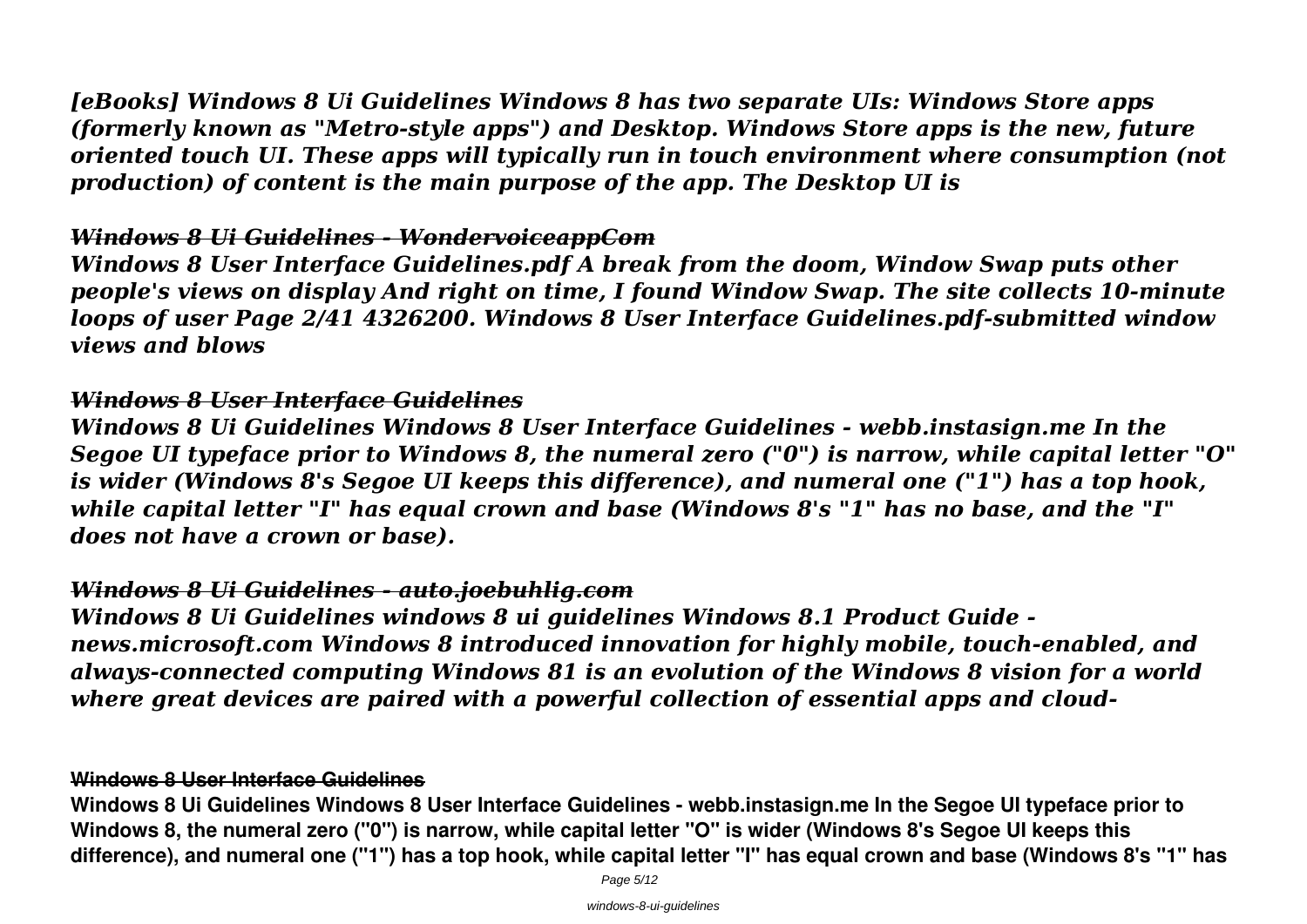#### **no base, and the "I" does not have a crown or base).**

**Windows 8 User Interface Guidelines Windows 8 User Interface Guidelines Windows 8 uses a full-screen interface that is based on what are called pages, with a limited capacity to work with two Windows 8 apps at the same time. Snap places one app in a sidebar while the main app takes up most of the screen.**

**Windows 8.1 user interface explained Windows 8.1 user interface explained by Recombu 7 years ago 3 minutes, 32 seconds 3,881 views Windows 8 , was a brave move from Microsoft, overhauling one interface, adding another and optimising everything for touch - it Windows 8: The Animated Evaluation**

*Online Library Windows 8 Ui Guidelines Windows 8 Ui Guidelines Recognizing the artifice ways to get this book windows 8 ui guidelines is additionally useful. You have remained in right site to begin getting this info. get the windows 8 ui guidelines associate that we manage to pay for here and check out the link. You could purchase lead windows 8 ui guidelines or get it as soon as feasible.*

#### *Windows 8 Ui Guidelines - pompahydrauliczna.eu*

#### Windows 8 Ui Guidelines auto.joebuhlig.com

Is there a Windows 8 desktop UI Guideline or HIG anywhere in the world? Related. 8. How will the Metro user interface improve the desktop experience? 2. What are all the ways I should let my users invoke the toolbar in a Metro app? 5. Are there any guidelines for usability testing a Metro app? 8.

## Windows 8 Ui Guidelines - repo.koditips.com

Windows 8 User Interface Guidelines - webb.instasign.me In the Segoe UI typeface prior to Windows 8, the numeral zero ("0") is narrow, while capital letter "O" is wider (Windows 8's Segoe UI keeps this difference), and numeral one ("1") has a top hook, while capital letter "I" has equal crown and base (Windows 8's "1" has no base, and the "I" does not have a crown or

#### **Is there a Windows 8 desktop UI Guideline or HIG anywhere ...**

**Windows 8 User Interface Guidelines - webb.instasign.me In the Segoe UI typeface prior to Windows 8, the numeral zero ("0") is narrow, while capital letter "O" is wider (Windows 8's Segoe UI keeps this difference), and numeral one ("1") has a top hook, while capital letter "I" has equal crown and base (Windows 8's "1" has no base, and the "I" does**

**UI guidelines are collections of recommendations that designers and developers follow when creating the user** Page 6/12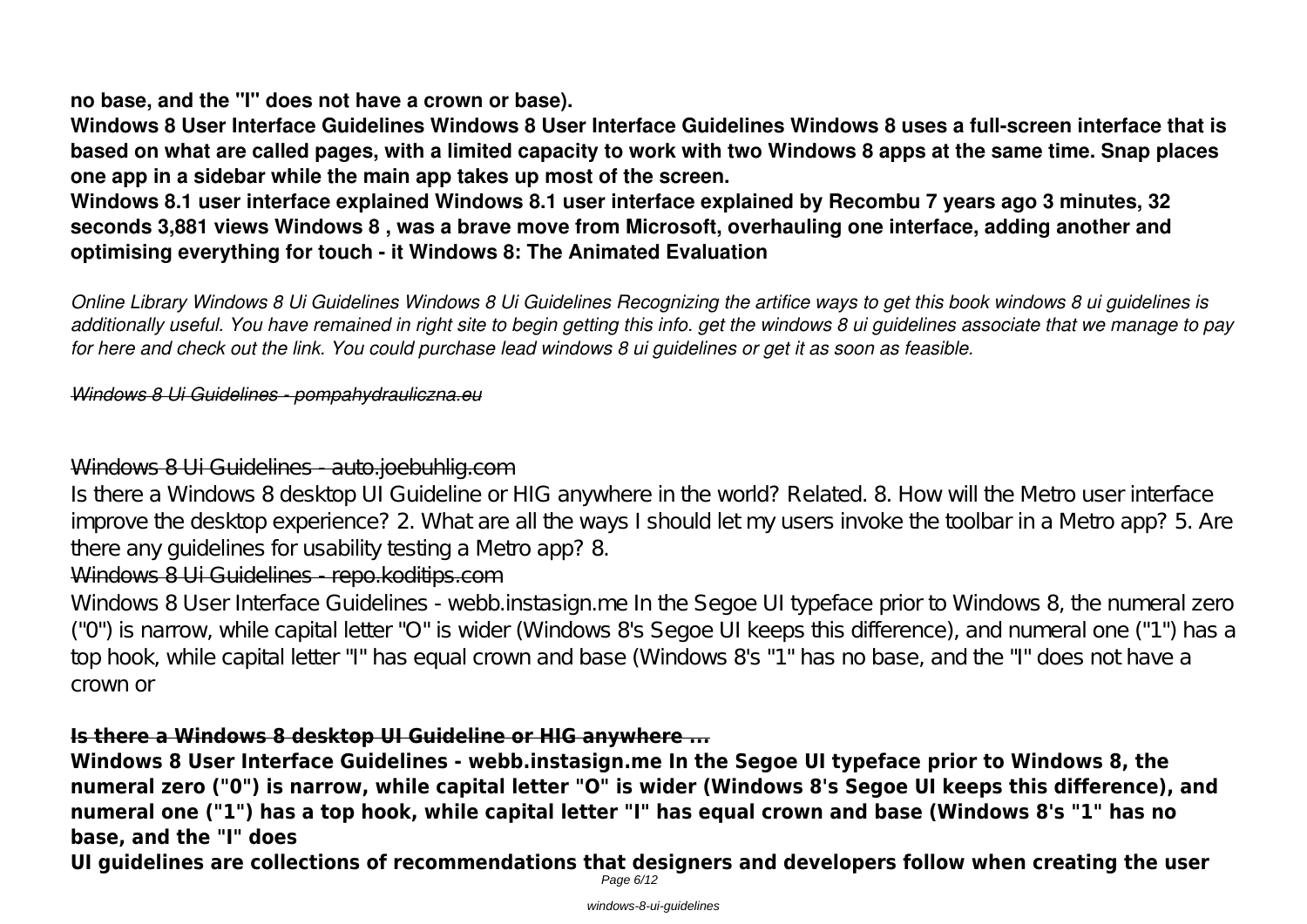**interface for applications. Guidelines can include: General design principles derived through research. These principles can include the expression of a fundamental design philosophy, assumptions about human behavior, a design methodology, and concepts embodied in the interface. Standards. Most, if not all, major software platforms have published guidelines for user interface design.**

**Windows 8 Ui Guidelines - widgets.uproxx.com**

Windows 8 Ui Guidelines - WondervoiceappCom

Windows 8 Ui Guidelines - discovervanuatu.com.au

Windows: Windows are the main "canvases" or UI surfaces of your desktop app, including the main windows itself and pop-ups, dialogs, and wizards. Follow these guidelines when deciding which surface to use and how best to use them. Visuals: Visuals include the visual elements other than the controls.

[eBooks] Windows 8 Ui Guidelines Windows 8 has two separate UIs: Windows Store apps (formerly known as "Metrostyle apps") and Desktop. Windows Store apps is the new, future oriented touch UI. These apps will typically run in touch environment where consumption (not production) of content is the main purpose of the app. The Desktop UI is

Windows 8.1 user interface explained Windows 8: Metro UI Windows 8: The Animated Evaluation Windows UI Evolution: From Windows 1 To Windows 8 Enable The Classic Start Menu in Windows 8 *Windows 8 Teases New Desktop and UI Features* Exploring Windows 8 style guidelines **► How To Enable The Original Start Menu In Windows 8 / Disable Metro UI** The Windows 8 Design Language - Chris Bernard, Chief Experience Evangelist, Microsoft **Awesome UX for Windows Store apps using web standards and Expression Blend How To Disable Windows 8 Charms Bar (Edge UI) Windows 8 User Interface Overview** *Windows 8 Operating System Review Connecting - Trends in UI, Interaction, \u0026 Experience Design* First look at Windows 8.1 Detailed Windows 10 Tour in just 8 Minutes! *5 Things You Should Do After Upgrading to Windows 10* Learn Windows 8 in 8 minutes The History of Windows 8 Development **The Development History of Windows 8** How to Speed up Windows 8 or (8.1) - Free and Easy *This Is What Windows 8 Looks and Feels Like Windows 10 (Beginners Guide)* Skip Metro Suite - Disable Metro UI in Windows 8

Windows Store App tutorial: Exploring design principles of Windows Store apps | lynda.com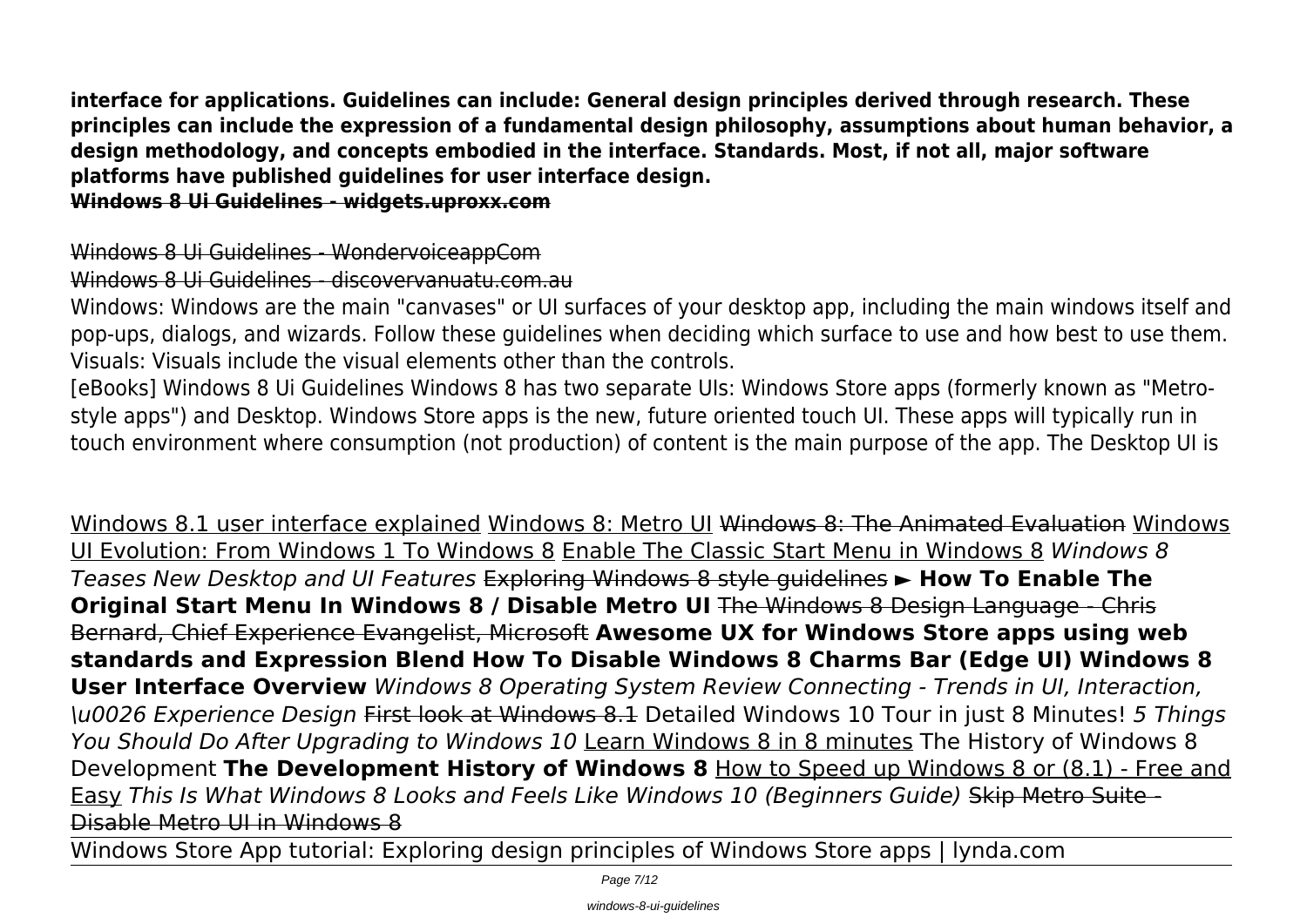Was Windows 8 Really That Bad?*Windows 8 - Touch Screen for Beginners [Tutorial]* Switching from Windows to Mac: Everything You Need to Know (Complete Guide) Learn Windows 8 in 3 minutes (OK, it's really 4) How to change the background in Windows 8 and 8.1's Start screen Windows 8 Ui Guidelines Windows 8 User Interface Guidelines - webb.instasign.me In the Segoe UI typeface prior to Windows 8, the numeral zero ("0") is narrow, while capital letter "O" is wider (Windows 8's Segoe UI keeps this difference), and numeral one ("1") has a top hook, while capital letter "I" has equal crown and base (Windows 8's "1" has no base, and the "I" does not have a crown or

#### Windows 8 User Interface Guidelines

Windows 8 User Interface Guidelines - webb.instasign.me In the Segoe UI typeface prior to Windows 8, the numeral zero ("0") is narrow, while capital letter "O" is wider (Windows 8's Segoe UI keeps this difference), and numeral one ("1") has a top hook, while capital letter "I" has equal crown and base (Windows 8's "1" has no base, and the "I" does

#### Windows 8 User Interface Guidelines

Windows 8 Ui Guidelines Windows: Windows are the main "canvases" or UI surfaces of your desktop app, including the main windows itself and pop-ups, dialogs, and wizards. Follow these guidelines when deciding which surface to use and how best to use them. Visuals: Visuals include the visual elements other than the controls.

## Windows 8 Ui Guidelines - Indivisible Somerville

Windows 8 User Interface Guidelines Windows 8 User Interface Guidelines Windows 8 uses a full-screen interface that is based on what are called pages, with a limited capacity to work with two Windows 8 apps at the same time. Snap places one app in a sidebar while the main app takes up most of the screen.

## Windows 8 Ui Guidelines - repo.koditips.com

Access Free Windows 8 Ui Guidelines Windows 8 User Interface Guidelines Windows 8 User Interface Guidelines Windows 8 uses a full-screen interface that is based on what are called pages, with a limited capacity to work with two Windows 8 apps at the same time. Snap places one app in a sidebar while the Page 8/12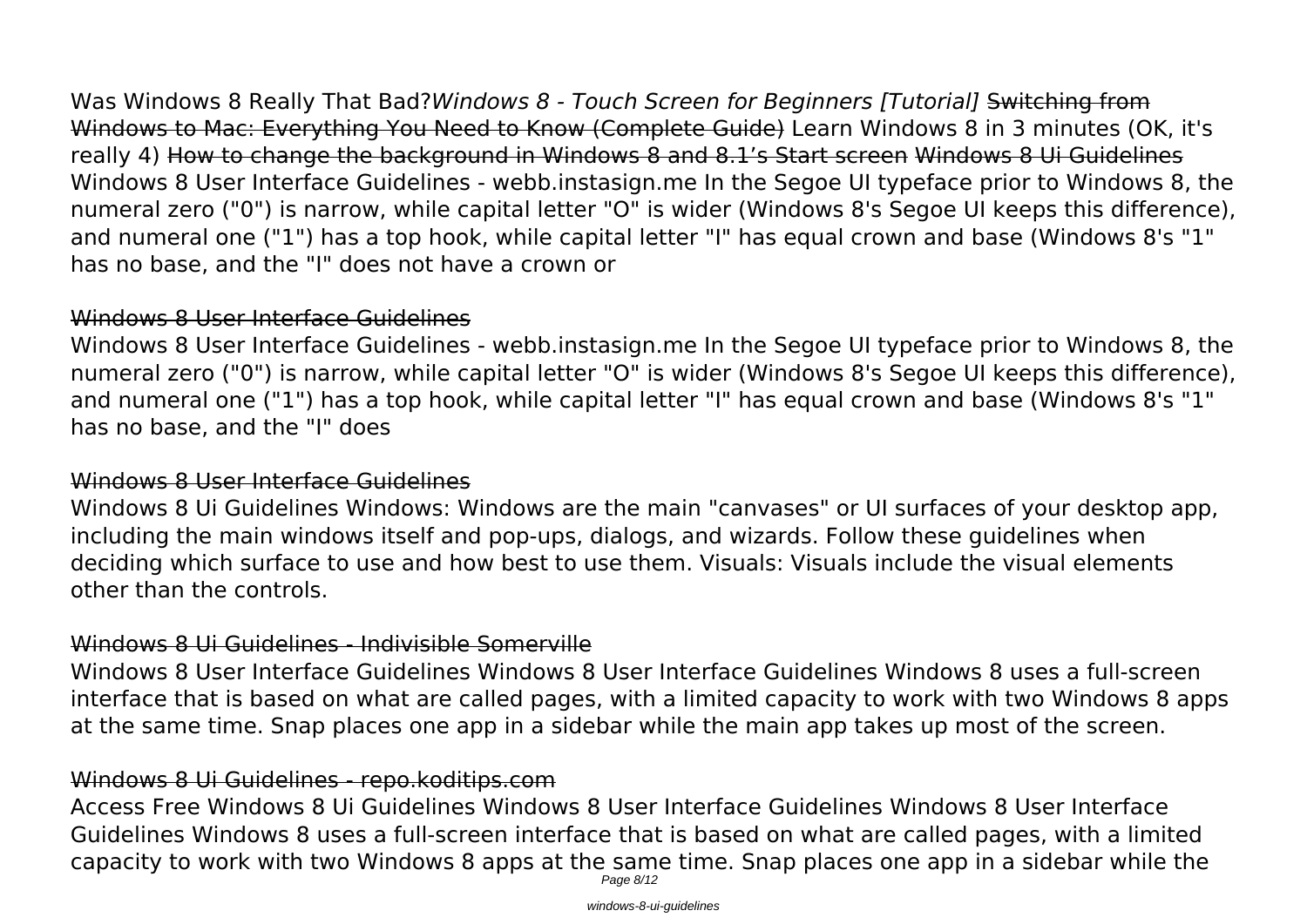main app takes up most of the screen.

#### Windows 8 Ui Guidelines - discovervanuatu.com.au

Windows 8 has two separate UIs: Windows Store apps (formerly known as "Metro-style apps") and Desktop. Windows Store apps is the new, future oriented touch UI. These apps will typically run in touch environment where consumption (not production) of content is the main purpose of the app. The Desktop UI is there for backward compatibility(!). It will be used by applications that need the full power of Windows.

#### Is there a Windows 8 desktop UI Guideline or HIG anywhere ...

UI guidelines are collections of recommendations that designers and developers follow when creating the user interface for applications. Guidelines can include: General design principles derived through research. These principles can include the expression of a fundamental design philosophy, assumptions about human behavior, a design methodology, and concepts embodied in the interface. Standards. Most, if not all, major software platforms have published guidelines for user interface design.

#### Following User Interface Guidelines - Win32 apps ...

Windows: Windows are the main "canvases" or UI surfaces of your desktop app, including the main windows itself and pop-ups, dialogs, and wizards. Follow these guidelines when deciding which surface to use and how best to use them. Visuals: Visuals include the visual elements other than the controls.

#### Guidelines - Win32 apps | Microsoft Docs

User interface. Windows 8 design guidelines encourage hiding the chrome, or persistent navigational elements of an app. Note that in all of the screenshots we've shown up to this point there isn't any primary or secondary persistent navigation visible. Those navigational elements are available by going back to home or are tucked away in dropdowns from titles.

# Lessons Learned Designing a Windows 8 App | UX Booth

Is there a Windows 8 desktop UI Guideline or HIG anywhere in the world? Related. 8. How will the Metro Page 9/12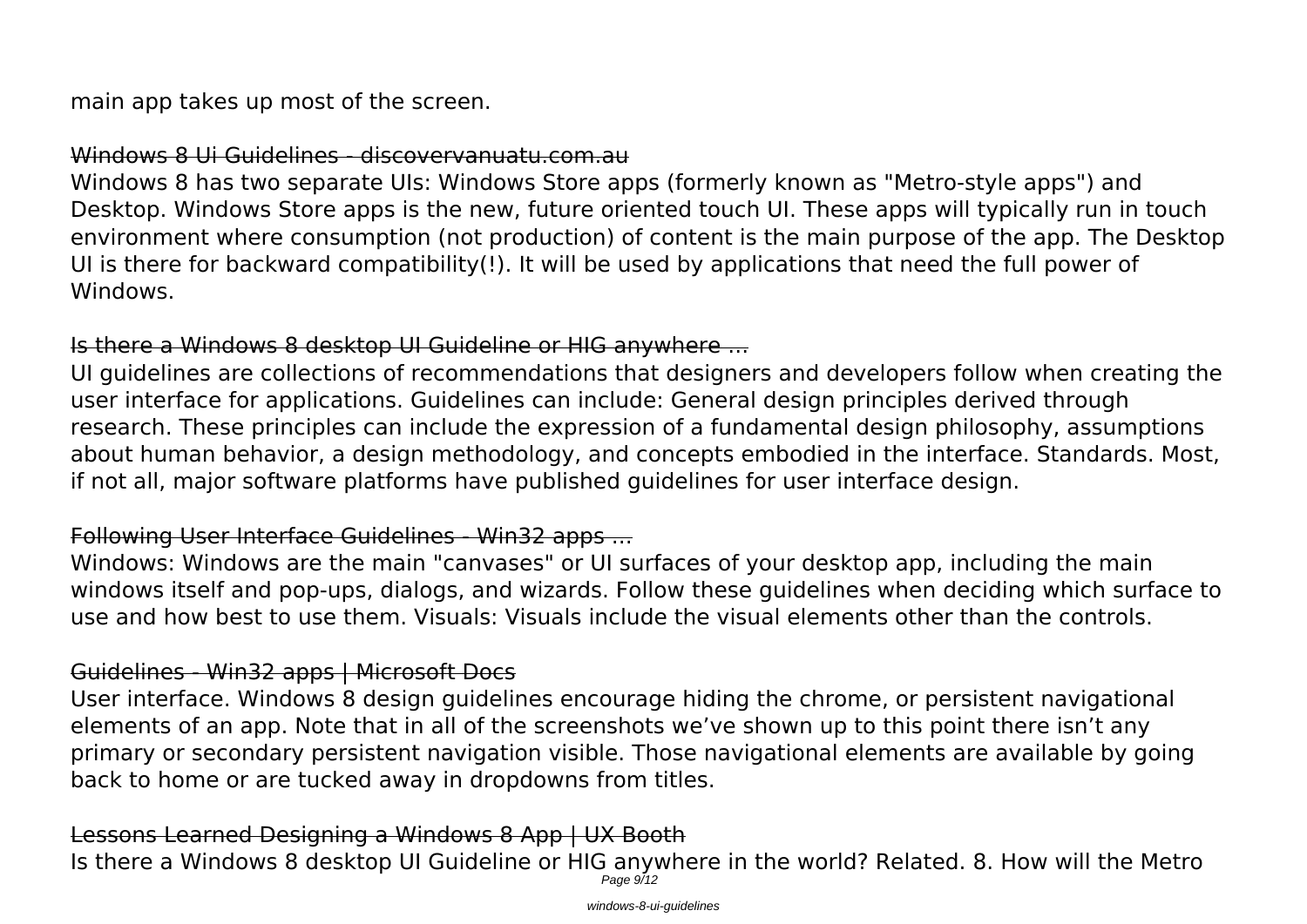user interface improve the desktop experience? 2. What are all the ways I should let my users invoke the toolbar in a Metro app? 5. Are there any guidelines for usability testing a Metro app? 8.

## Windows 8 Metro Design Examples / Guidelines - User ...

Online Library Windows 8 Ui Guidelines Windows 8 Ui Guidelines Recognizing the artifice ways to get this book windows 8 ui guidelines is additionally useful. You have remained in right site to begin getting this info. get the windows 8 ui guidelines associate that we manage to pay for here and check out the link. You could purchase lead windows 8 ui guidelines or get it as soon as feasible.

## Windows 8 Ui Guidelines - pompahydrauliczna.eu

Windows 8.1 user interface explained Windows 8.1 user interface explained by Recombu 7 years ago 3 minutes, 32 seconds 3,881 views Windows 8 , was a brave move from Microsoft, overhauling one interface, adding another and optimising everything for touch - it Windows 8: The Animated Evaluation

## Windows 8 Ui Guidelines - widgets.uproxx.com

Bookmark File PDF Windows 8 Ui Guidelines individual windows of user interface… Touch Developer Guide - Intel [eBooks] Windows 8 Ui Guidelines Windows 8 has two separate UIs: Windows Store apps (formerly known as "Metro-style apps") and Desktop. Windows Store apps is the new, future oriented touch UI. These apps will Page 7/29

# Windows 8 Ui Guidelines - engineeringstudymaterial.net

[eBooks] Windows 8 Ui Guidelines Windows 8 has two separate UIs: Windows Store apps (formerly known as "Metro-style apps") and Desktop. Windows Store apps is the new, future oriented touch UI. These apps will typically run in touch environment where consumption (not production) of content is the main purpose of the app. The Desktop UI is

# Windows 8 Ui Guidelines - WondervoiceappCom

Windows 8 User Interface Guidelines.pdf A break from the doom, Window Swap puts other people's views on display And right on time, I found Window Swap. The site collects 10-minute loops of user Page 2/41 Page 10/12

windows-8-ui-guidelines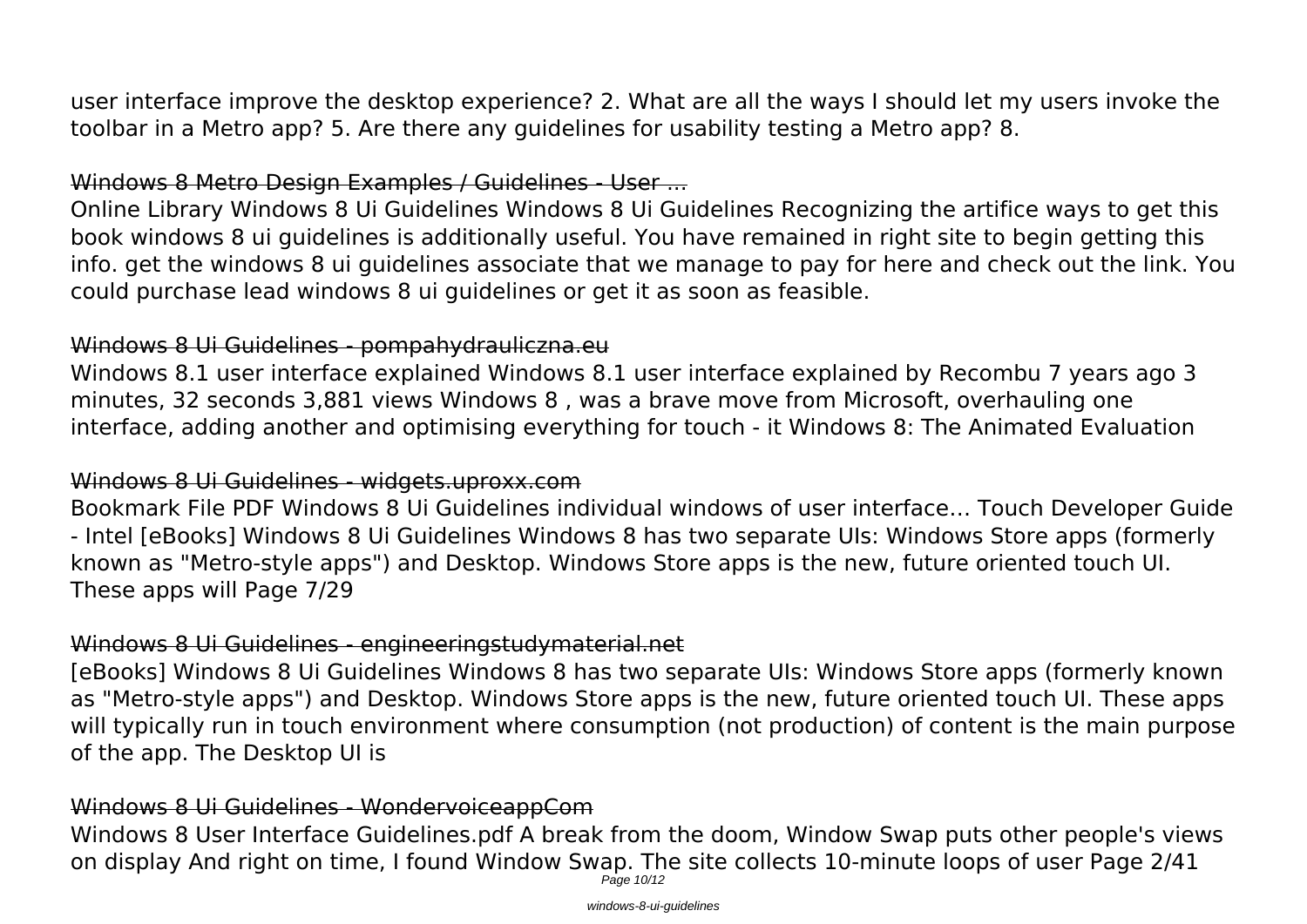4326200. Windows 8 User Interface Guidelines.pdf-submitted window views and blows

#### Windows 8 User Interface Guidelines

Windows 8 Ui Guidelines Windows 8 User Interface Guidelines - webb.instasign.me In the Segoe UI typeface prior to Windows 8, the numeral zero ("0") is narrow, while capital letter "O" is wider (Windows 8's Segoe UI keeps this difference), and numeral one ("1") has a top hook, while capital letter "I" has equal crown and base (Windows 8's "1" has no base, and the "I" does not have a crown or base).

#### Windows 8 Ui Guidelines - auto.joebuhlig.com

Windows 8 Ui Guidelines windows 8 ui guidelines Windows 8.1 Product Guide - news.microsoft.com Windows 8 introduced innovation for highly mobile, touch-enabled, and always-connected computing Windows 81 is an evolution of the Windows 8 vision for a world where great devices are paired with a powerful collection of essential apps and cloud-

#### Windows 8 Ui Guidelines - engineeringstudymaterial.net

User interface. Windows 8 design guidelines encourage hiding the chrome, or persistent navigational elements of an app. Note that in all of the screenshots we've shown up to this point there isn't any primary or secondary persistent navigation visible. Those navigational elements are available by going back to home or are tucked away in dropdowns from titles.

Windows 8.1 user interface explained Windows 8: Metro UI Windows 8: The Animated Evaluation Windows UI Evolution: From Windows 1 To Windows 8 Enable The Classic Start Menu in Windows 8 *Windows 8 Teases New Desktop and UI Features* Exploring Windows 8 style guidelines **► How To Enable The Original Start Menu In Windows 8 / Disable Metro UI** The Windows 8 Design Language - Chris Bernard, Chief Experience Evangelist, Microsoft **Awesome UX for Windows Store apps using web standards and Expression Blend How To Disable Windows 8 Charms Bar (Edge UI) Windows 8 User Interface Overview** *Windows 8 Operating System Review Connecting - Trends in UI, Interaction, \u0026 Experience Design* First look at Windows 8.1 Detailed Windows 10 Tour in just 8 Minutes! *5 Things* Page 11/12